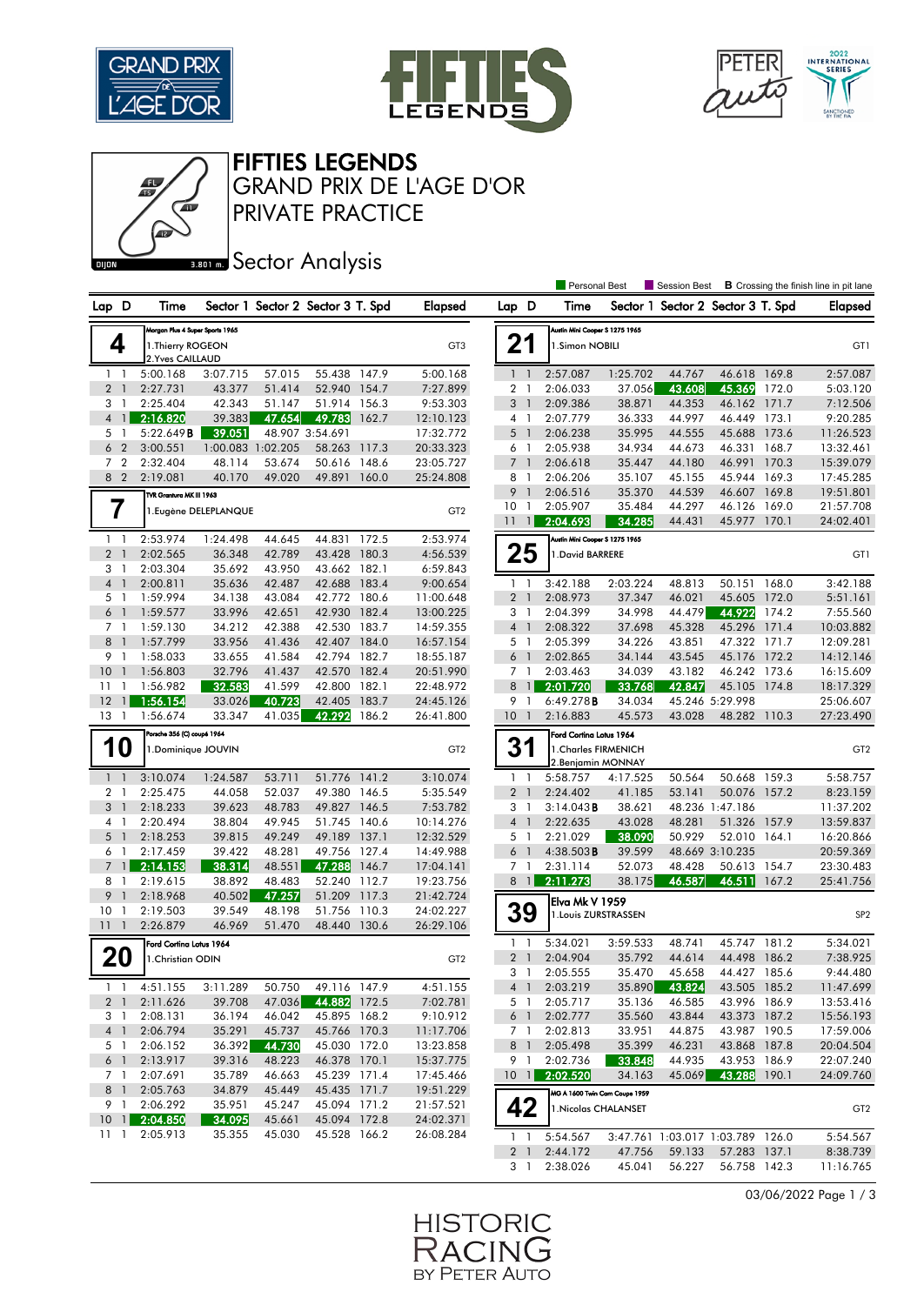

Œ







PRIVATE PRACTICE GRAND PRIX DE L'AGE D'OR

## **BRONES** Sector Analysis

|                 |                                  |                                 |                       |        |                                   |       |                        |                 |                | Personal Best                    |                            | Session Best                      |                       |       | <b>B</b> Crossing the finish line in pit lane |
|-----------------|----------------------------------|---------------------------------|-----------------------|--------|-----------------------------------|-------|------------------------|-----------------|----------------|----------------------------------|----------------------------|-----------------------------------|-----------------------|-------|-----------------------------------------------|
| Lap D           |                                  | Time                            |                       |        | Sector 1 Sector 2 Sector 3 T. Spd |       | <b>Elapsed</b>         | Lap D           |                | Time                             |                            | Sector 1 Sector 2 Sector 3 T. Spd |                       |       | <b>Elapsed</b>                                |
| 4               | $\mathbf{1}$                     | 2:31.589                        | 42.966                | 52.581 | 56.042 140.8                      |       | 13:48.354              |                 | 71             | 2:10.655                         | 38.590                     | 45.284                            | 46.781 168.5          |       | 17:06.903                                     |
| 5               | $\overline{1}$                   | 2:35.618                        | 44.608                | 52.967 | 58.043 146.9                      |       | 16:23.972              | 8               | $\overline{1}$ | 2:10.293                         | 37.374                     | 45.558                            | 47.361                | 166.9 | 19:17.196                                     |
| $6-1$           |                                  | 2:29.272                        | 42.445                | 51.622 | 55.205                            | 146.3 | 18:53.244              |                 | 9 1            | 2:10.230                         | 36.976                     | 46.945                            | 46.309                | 168.5 | 21:27.426                                     |
|                 | $7 \quad 1$                      | 2:25.810                        | 41.165                | 51.088 | 53.557                            | 142.7 | 21:19.054              | 10              | $\vert$ 1      | 2:08.794                         | 36.186                     | 45.861                            | 46.747                | 168.7 | 23:36.220                                     |
| 8               | $\overline{1}$                   | 2:29.845                        | 43.360                | 52.736 | 53.749 146.3                      |       | 23:48.899              | 111             |                | 2:09.408                         | 35.820                     | 46.933                            | 46.655 173.9          |       | 25:45.628                                     |
| 9               | $\overline{1}$                   | 2:30.997                        | 41.864                | 53.658 | 55.475 124.1                      |       | 26:19.896              |                 |                | Austin Mini Cooper S 1275 1965   |                            |                                   |                       |       |                                               |
|                 |                                  | MG B 1963                       |                       |        |                                   |       |                        |                 | 65             | 1. François ZENNER               |                            |                                   |                       |       | GT1                                           |
| 43              |                                  |                                 | 1. Romain GUERARDELLE |        |                                   |       | GT <sub>2</sub>        |                 |                |                                  |                            |                                   |                       |       |                                               |
|                 |                                  |                                 |                       |        |                                   |       |                        | $\mathbf{1}$    | $\overline{1}$ | 9:34.645                         | 7:38.544                   | 56.858                            | 59.243                | 130.1 | 9:34.645                                      |
| $1 \quad 1$     |                                  | 3:21.055                        | 1:48.470              | 46.105 | 46.480 147.9                      |       | 3:21.055               |                 | 2 <sub>1</sub> | 2:32.301                         | 45.767                     | 52.638                            | 53.896 150.8          |       | 12:06.946                                     |
| $\overline{2}$  | $\overline{1}$                   | 2:07.921                        | 36.163                | 46.012 | 45.746                            | 162.7 | 5:28.976               |                 | 3 <sup>1</sup> | 2:29.979                         | 41.625                     | 52.385                            | 55.969                | 133.8 | 14:36.925                                     |
|                 | $3 \mid$                         | 2:02.048                        | 34.251                | 43.667 | 44.130                            | 169.0 | 7:31.024               |                 | 4 1            | 2:26.667                         | 41.638                     | 50.262                            | 54.767                | 150.0 | 17:03.592                                     |
| 4 1             |                                  | 3:26.514B                       | 34.076                |        | 42.798 2:09.640                   |       | 10:57.538              | 5               | $\overline{1}$ | 2:22.533                         | 42.361                     | 48.678                            | 51.494 146.9          |       | 19:26.125                                     |
| 5               | $\overline{1}$                   | 2:09.891                        | 40.670                | 44.051 | 45.170 169.8                      |       | 13:07.429              | 6               | $\overline{1}$ | 2:20.354                         | 41.316                     | 48.111                            | 50.927 146.5          |       | 21:46.479                                     |
| 6 1             |                                  | 2:04.369                        | 35.072                | 44.494 | 44.803 170.6                      |       | 15:11.798              |                 | 7 <sup>1</sup> | 2:22.506                         | 41.034                     | 50.590                            | 50.882                | 151.9 | 24:08.985                                     |
| $\overline{7}$  | $\overline{1}$                   | 2:04.980                        | 34.817                | 44.341 | 45.822 173.1                      |       | 17:16.778              |                 | 8 1            | 2:24.309                         | 42.893                     | 50.120                            | 51.296                | 147.1 | 26:33.294                                     |
| 8               | $\overline{1}$                   | 2:02.911                        | 34.509                | 43.379 | 45.023 164.1                      |       | 19:19.689              |                 |                | Cooper T39 1955                  |                            |                                   |                       |       |                                               |
| 9               | $\overline{1}$                   | 2:04.813                        | 35.209                | 44.678 | 44.926 168.2                      |       | 21:24.502              |                 | 70             | 1. Christian GODARD              |                            |                                   |                       |       | SP <sub>2</sub>                               |
| 10              | $\overline{1}$                   | 2:05.581                        | 36.101                | 43.495 | 45.985 171.4                      |       | 23:30.083              |                 |                | 2. Felix GODARD                  |                            |                                   |                       |       |                                               |
| $11-1$          |                                  | 2:04.131                        | 34.355                | 43.173 | 46.603 164.6                      |       | 25:34.214              |                 | $1\quad$       | 3:43.260                         | 1:58.471                   | 52.772                            | 52.017 152.1          |       | 3:43.260                                      |
|                 |                                  | Austin Mini Cooper S 1275 1969  |                       |        |                                   |       |                        | $\overline{2}$  | $\overline{1}$ | 2:26.543                         | 41.704                     | 54.210                            | 50.629                | 166.2 | 6:09.803                                      |
|                 | 55                               | 1.Guillaume BRAJEUX             |                       |        |                                   |       | GT1                    | 3               | $\overline{1}$ | 2:19.828                         | 39.456                     | 51.439                            | 48.933                | 162.9 | 8:29.631                                      |
|                 |                                  | 2.Guillaume TIMONIER            |                       |        |                                   |       |                        |                 | 4 1            | 2:20.726                         | 40.535                     | 51.182                            | 49.009 164.4          |       | 10:50.357                                     |
| $\mathbf{1}$    | $\overline{2}$                   | 3:12.432                        | 1:39.111              | 47.492 | 45.829 153.8                      |       | 3:12.432               |                 | 5 <sub>1</sub> | 2:32.079                         | 40.086                     |                                   | 51.516 1:00.477 128.9 |       | 13:22.436                                     |
| 2 <sub>2</sub>  |                                  | 2:03.131                        | 35.327                | 43.103 | 44.701                            | 156.1 | 5:15.563               |                 | 6 1            | 4:24.204B                        | 39.954                     |                                   | 48.232 2:56.018       |       | 17:46.640                                     |
| 3               | $\overline{2}$                   | 2:00.501                        | 33.392                | 43.066 | 44.043 156.5                      |       | 7:16.064               |                 | 7 <sub>2</sub> | 2:22.656                         | 45.188                     | 49.999                            | 47.469 195.3          |       | 20:09.296                                     |
| $\overline{4}$  | $\overline{2}$                   | 2:00.517                        | 33.428                | 42.762 | 44.327 155.4                      |       | 9:16.581               | 8               | $\overline{2}$ | 1:59.515                         | 33.908                     | 43.106                            | 42.501                | 196.4 | 22:08.811                                     |
| 5 <sub>2</sub>  |                                  | 1:59.500                        | 33.177                | 42.095 | 44.228 153.4                      |       | 11:16.081              | 9               | $\overline{2}$ | 1:58.648                         | 33.943                     | 42.776                            | 41.929                | 202.2 | 24:07.459                                     |
| 6               | $\overline{2}$<br>7 <sub>2</sub> | 1:57.757<br>1:58.436            | 32.737                | 41.262 | 43.758<br>44.382 156.1            | 155.8 | 13:13.838<br>15:12.274 | 10 <sub>2</sub> |                | 2:05.199                         | 39.399                     | 43.100                            | 42.700                | 201.9 | 26:12.658                                     |
| 8 <sub>2</sub>  |                                  | 5:22.582B                       | 33.815                |        | 41.878 4:06.889                   |       | 20:34.856              |                 |                | Morris Mini Cooper S 1275 1964   |                            |                                   |                       |       |                                               |
| 9               | $\overline{1}$                   | 2:38.484                        | 55.342                | 49.618 | 53.524 147.5                      |       | 23:13.340              |                 | 88             |                                  | 1. Charles Edouard ROUSSE. |                                   |                       |       | GT1                                           |
| 10 <sup>°</sup> | $\overline{1}$                   | 2:22.854                        | 41.663                | 49.501 | 51.690 130.3                      |       | 25:36.194              |                 | $1\quad$       | 5:29.789                         | 3:58.867                   | 44.772                            | 46.150 166.9          |       | 5:29.789                                      |
|                 |                                  |                                 |                       |        |                                   |       |                        |                 | 2 <sub>1</sub> | 2:00.189                         | 34.349                     | 42.317                            | 43.523                | 168.5 | 7:29.978                                      |
|                 | 60                               | MG B 1964<br>1. Jérôme CATTELIN |                       |        |                                   |       | GT <sub>2</sub>        | 3               | $\overline{1}$ | 1:57.901                         | 33.092                     | 40.965                            | 43.844 167.4          |       | 9:27.879                                      |
|                 |                                  |                                 |                       |        |                                   |       |                        |                 | 4 1            | 1:58.030                         | 32.327                     | 41.547                            | 44.156 169.0          |       | 11:25.909                                     |
| $1\quad$        |                                  | 4:10.720                        | 2:44.035              | 43.086 | 43.599 161.2                      |       | 4:10.720               |                 | 5 <sub>1</sub> | 1:55.981                         | 32.918                     | 40.517                            | 42.546 169.5          |       | 13:21.890                                     |
| 2 <sub>1</sub>  |                                  | 2:03.230                        | 36.253                | 42.808 | 44.169 172.2                      |       | 6:13.950               |                 | 6 1            | 1:54.184                         | 31.939                     | 40.203                            | 42.042                | 172.5 | 15:16.074                                     |
| 3 1             |                                  | 2:05.398                        | 34.209                | 45.220 | 45.969 171.4                      |       | 8:19.348               |                 | 7 <sup>1</sup> | 1:59.772                         | 32.921                     | 42.390                            | 44.461                | 168.7 | 17:15.846                                     |
| 4 <sup>1</sup>  |                                  | 1:57.979                        | 32.649                | 42.226 | 43.104 172.0                      |       | 10:17.327              |                 | $8-1$          | 1:57.553                         | 32.156                     | 42.016                            | 43.381                | 167.2 | 19:13.399                                     |
| 5 1             |                                  | 1:59.196                        | 33.403                | 42.888 | 42.905                            | 172.8 | 12:16.523              |                 | 9 <sub>1</sub> | 1:55.710                         | 31.788                     | 41.060                            | 42.862 165.6          |       | 21:09.109                                     |
| 6 <sup>1</sup>  |                                  | 1:59.933                        | 32.963                | 43.053 | 43.917                            | 172.2 | 14:16.456              | 10              | $\overline{1}$ | 1:54.314                         | 31.442                     | 40.119                            | 42.753                | 166.4 | 23:03.423                                     |
| 7 1             |                                  | 2:00.496                        | 32.093                | 41.778 | 46.625 172.0                      |       | 16:16.952              | 11              | $\mathbf{1}$   | 1:53.833                         | 31.458                     | 40.276                            | 42.099                | 169.5 | 24:57.256                                     |
| 8               | $\overline{1}$                   | 2:00.097                        | 33.351                | 42.762 | 43.984 171.7                      |       | 18:17.049              |                 |                | Austin-Healey 100-4 1956         |                            |                                   |                       |       |                                               |
|                 |                                  | 9 1 1:58.513                    | 32.556                | 42.412 | 43.545 172.8                      |       | 20:15.562              |                 |                | $104$   1. François de CHANTERAC |                            |                                   |                       |       | GT3                                           |
| 101             |                                  | 1:57.799                        | 32.122                | 41.715 | 43.962 172.8                      |       | 22:13.361              |                 |                |                                  |                            |                                   |                       |       |                                               |
| $11 \quad 1$    |                                  | 2:00.209                        | 32.242                | 43.498 | 44.469 172.5                      |       | 24:13.570              |                 | $1\quad1$      | 6:22.822                         | 4:31.829                   | 54.441                            | 56.552 136.9          |       | 6:22.822                                      |
|                 | $12-1$                           | 2:05.469                        | 36.419                | 44.395 | 44.655 145.6                      |       | 26:19.039              |                 | 2 <sub>1</sub> | 2:32.388                         | 44.985                     | 54.412                            | 52.991 133.0          |       | 8:55.210                                      |
|                 |                                  | Morris Mini Cooper S 1275 1966  |                       |        |                                   |       |                        |                 | 3 1            | 2:29.141                         | 44.770                     | 53.179                            | 51.192 152.3          |       | 11:24.351                                     |
|                 | 62                               | 1. Eric RAOUL                   |                       |        |                                   |       | GT1                    |                 | 4 1            | 2:23.148                         | 42.707                     | 49.376                            | 51.065 154.3          |       | 13:47.499                                     |
|                 |                                  |                                 |                       |        |                                   |       |                        |                 | 5 1            | 2:22.045                         | 41.427                     | 50.701                            | 49.917 159.3          |       | 16:09.544                                     |
|                 | $1\quad1$                        | 3:46.156                        | 2:09.817              | 48.089 | 48.250 165.9                      |       | 3:46.156               |                 | 6 <sup>1</sup> | 2:24.176                         | 43.807                     | 50.162                            | 50.207 147.9          |       | 18:33.720                                     |
| 2 <sub>1</sub>  |                                  | 2:17.814                        | 39.576                | 50.201 | 48.037 167.7                      |       | 6:03.970               |                 | 7 1            | 2:21.502                         | 42.368                     | 49.166                            | 49.968 157.4          |       | 20:55.222                                     |
|                 | 3 1                              | 2:17.137                        | 39.089                | 49.865 | 48.183 167.2                      |       | 8:21.107               |                 | 8 1            | 2:21.422                         | 40.443                     | 50.604                            | 50.375 148.8          |       | 23:16.644                                     |
|                 | 4 1                              | 2:11.644                        | 37.412                | 46.544 | 47.688 164.9                      |       | 10:32.751              |                 | 9 1            | 2:20.808                         | 40.968                     | 49.042                            | 50.798 153.8          |       | 25:37.452                                     |
|                 | 5 1                              | 2:11.167                        | 37.767                | 46.376 | 47.024 166.2                      |       | 12:43.918              |                 |                |                                  |                            |                                   |                       |       |                                               |
|                 | 6 1                              | 2:12.330                        | 38.609                | 46.438 | 47.283 166.4                      |       | 14:56.248              |                 |                |                                  |                            |                                   |                       |       |                                               |